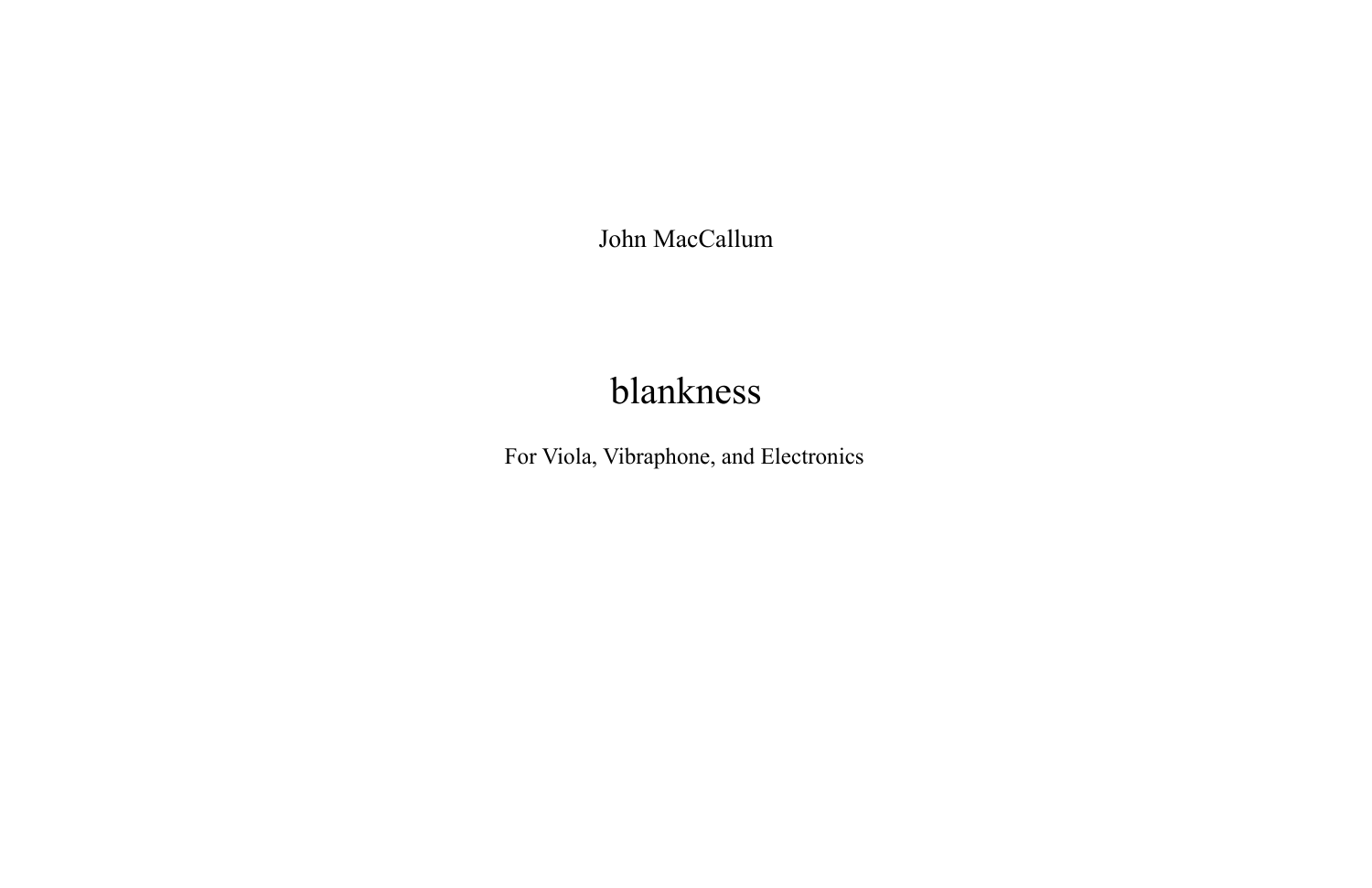| <b>Stage</b>     |           |           |
|------------------|-----------|-----------|
| Performers<br>Ĺ, | Speaker 2 |           |
|                  |           |           |
| Audience         |           |           |
|                  |           |           |
|                  | Speaker 4 |           |
|                  |           |           |
| Stage            |           | Speaker 2 |
| Performers       | Speaker 4 |           |
|                  |           |           |

#### Audience

# **Technical requirements**

# Speaker

### **Instrumentation**

## **Program Note**

Faced with the impossibility of concatenating, they utter sentences that are interrupted, exhausted, come to a standstill. Even phrases they cannot formulate. A repetitive rhythm, a monotonous melody emerge and dominate the broken logical sequences, changing them into recurring, obsessive litanies. Finally, when that frugal musicality becomes exhausted in its turn, or simply does not succeed in becoming established on account of the pressure of silence, the melancholy person appears to stop cognizing as well as uttering, sinking into the blankness of asymbolia or the excess of unorderable cognitive chaos.

Julia Kristeva, Black Sun: Depression and Melancholia.

The instruments should be unamplified and the electronics should be mixed so that they blend with the unamplified instruments. If possible, the speakers should be placed near the performers to blend the electronics with the instrumental sounds. Generally speaking, this piece should be quiet very quiet—the dynamics are relative and passages marked  $f$  should still be fairly quiet.

blankness (ii) was written for and premiered at the 2008 MANCA festival in Nice, France as part of a collaboration between UC Berkeley, CNMAT, the Conservatoire à Rayonnement Régional de Nice, and CIRM.

Speaker 1 Speaker 3

Speaker 3

1 MacBook Pro running Max/MSP 5.0.4 or better

Viola with mute

Vibraphone with working motor

4 or more speakers. Two of these speakers should be placed near the performers. Two possible speaker configurations can be seen at right.

1 audio interface such as a MOTU 828 with 5 or more output channels

1 MIDI control surface such as a Behringer BCF2000

4 medium mallets 2 bows 1 hardwood plank (should have a similar sound to a

woodblock or a temple block, but thinner and less hollow)

#### **Notes:**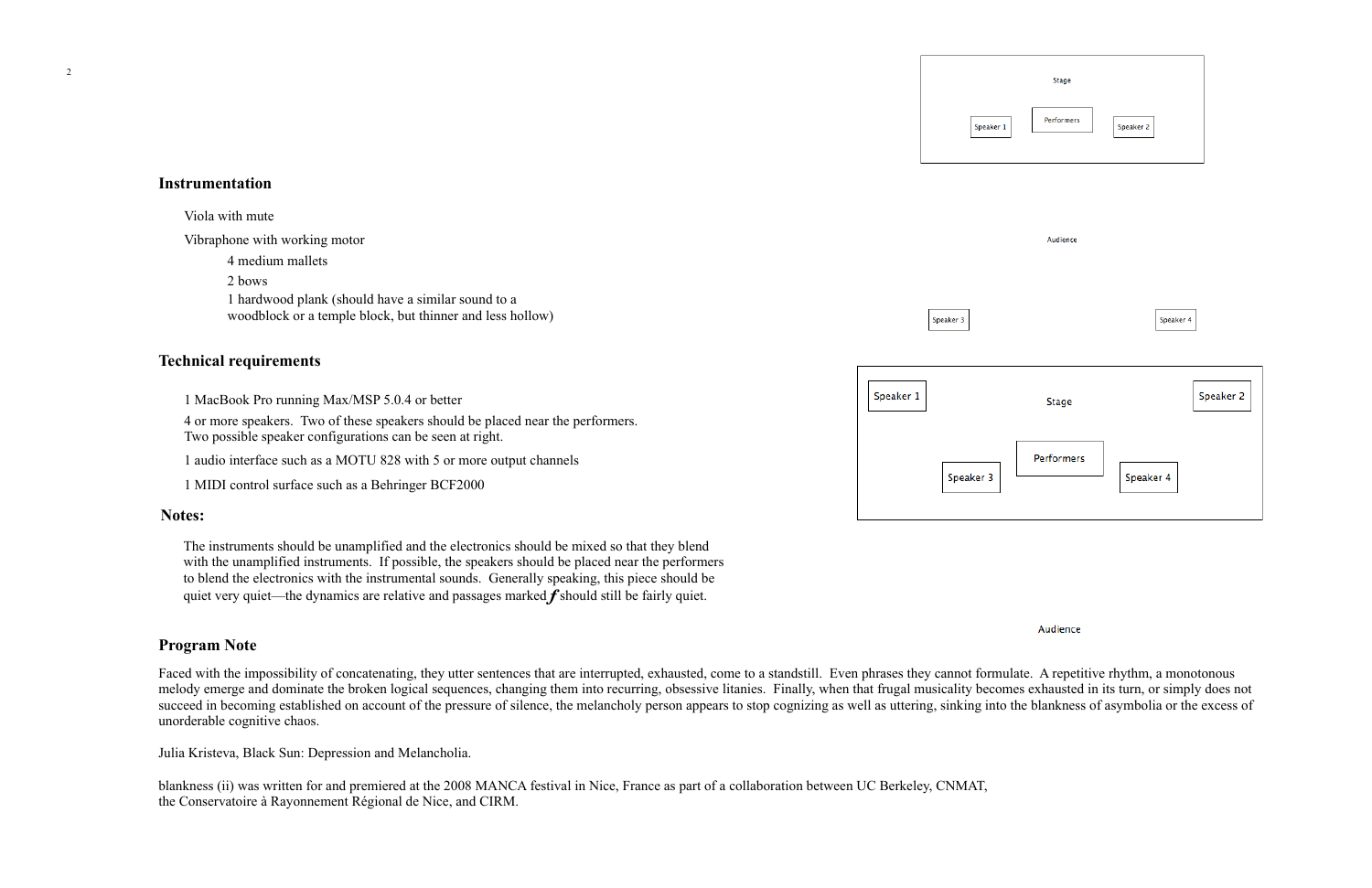John MacCallum

Copyright © John MacCallum, 2008

blankness (II)

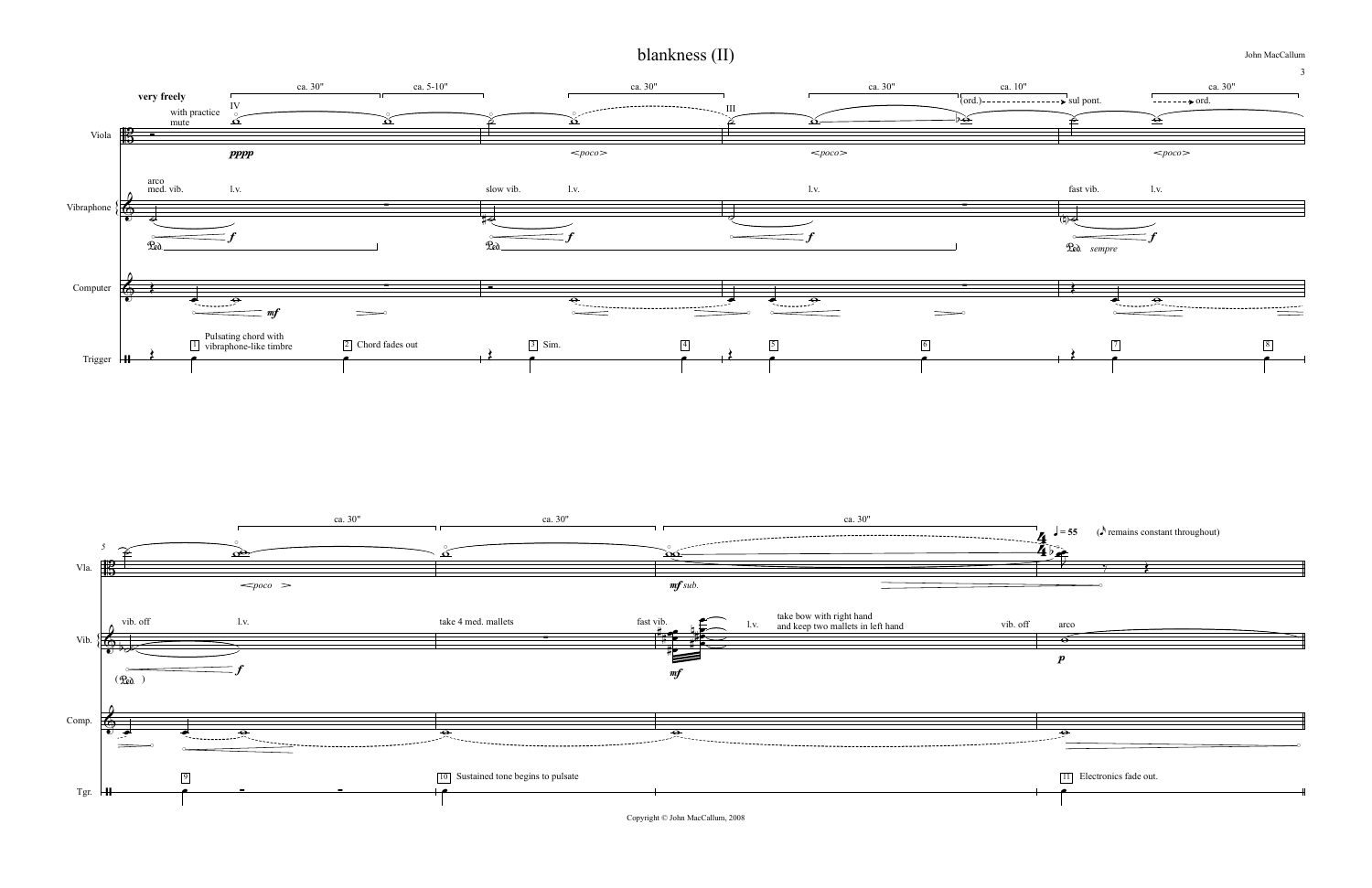



4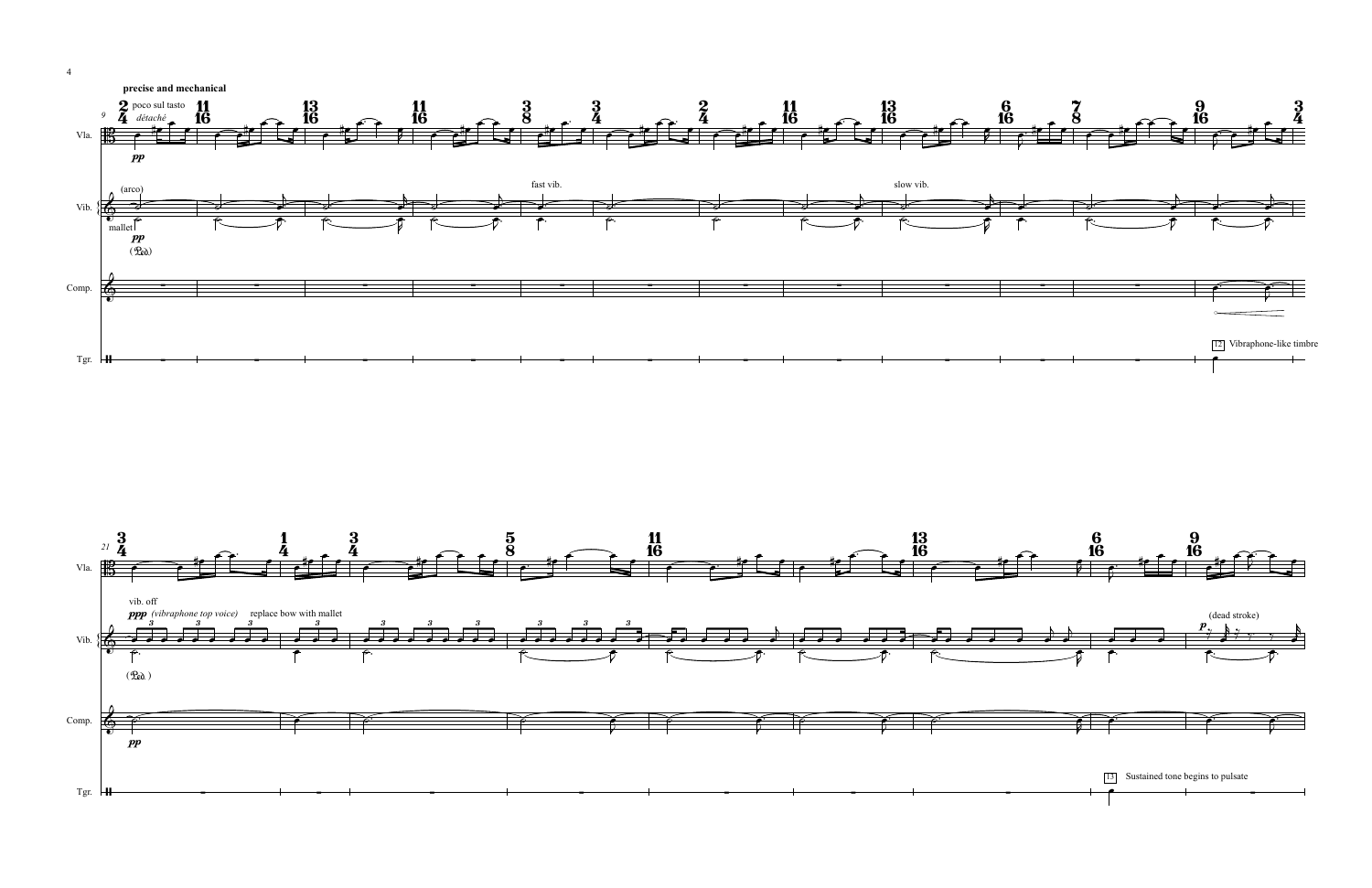





5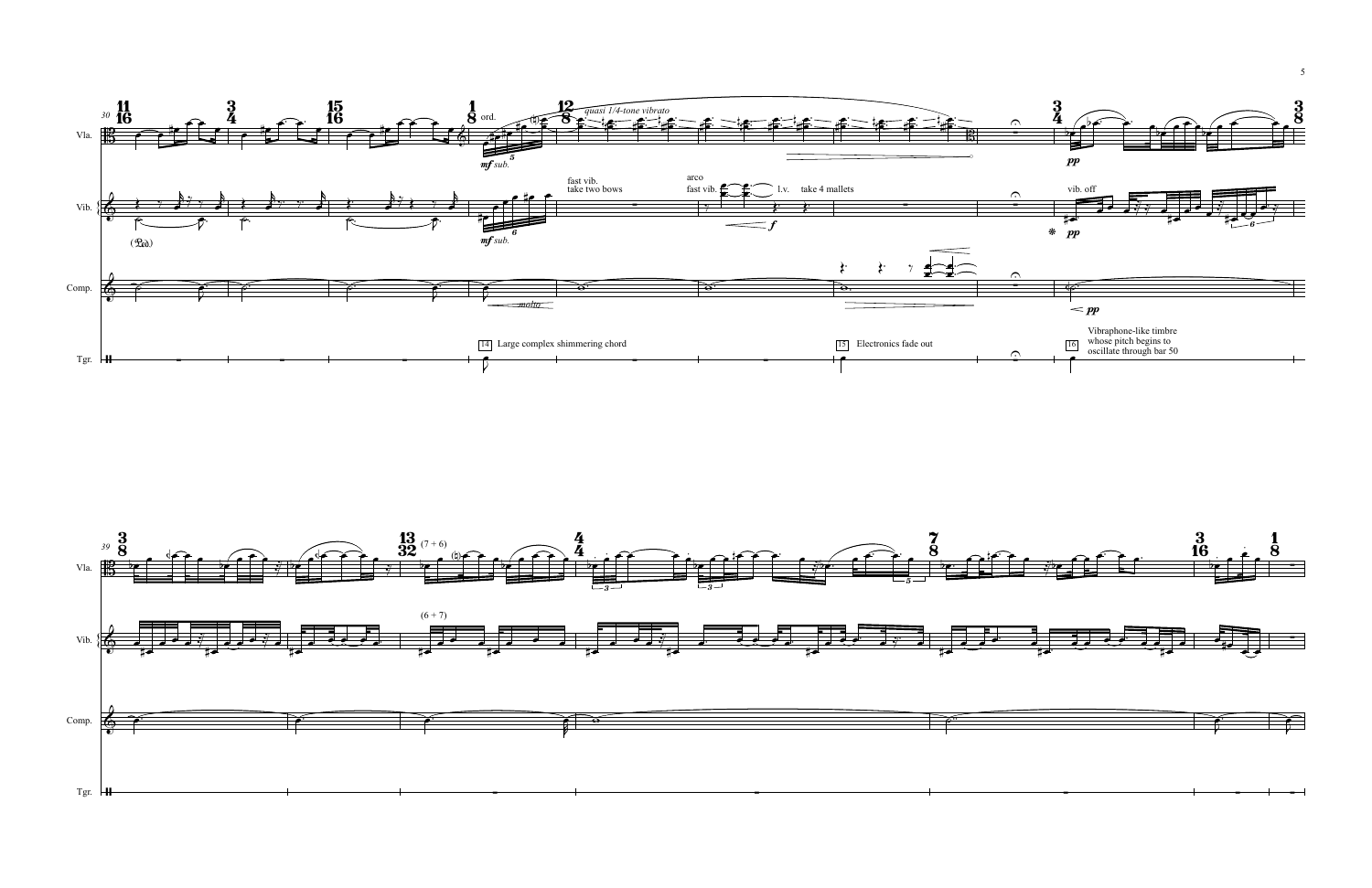



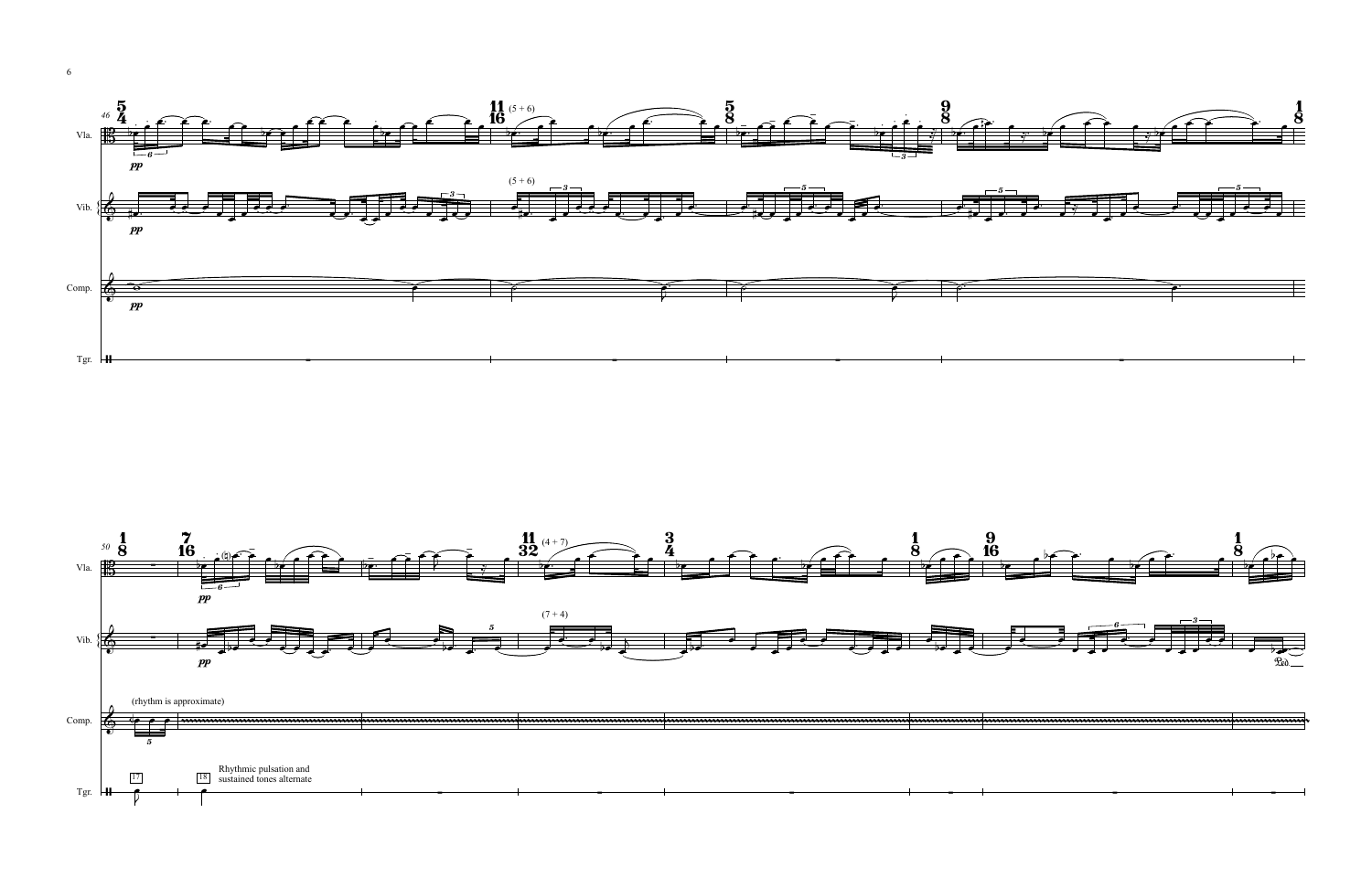

![](_page_6_Figure_2.jpeg)

![](_page_6_Figure_1.jpeg)

7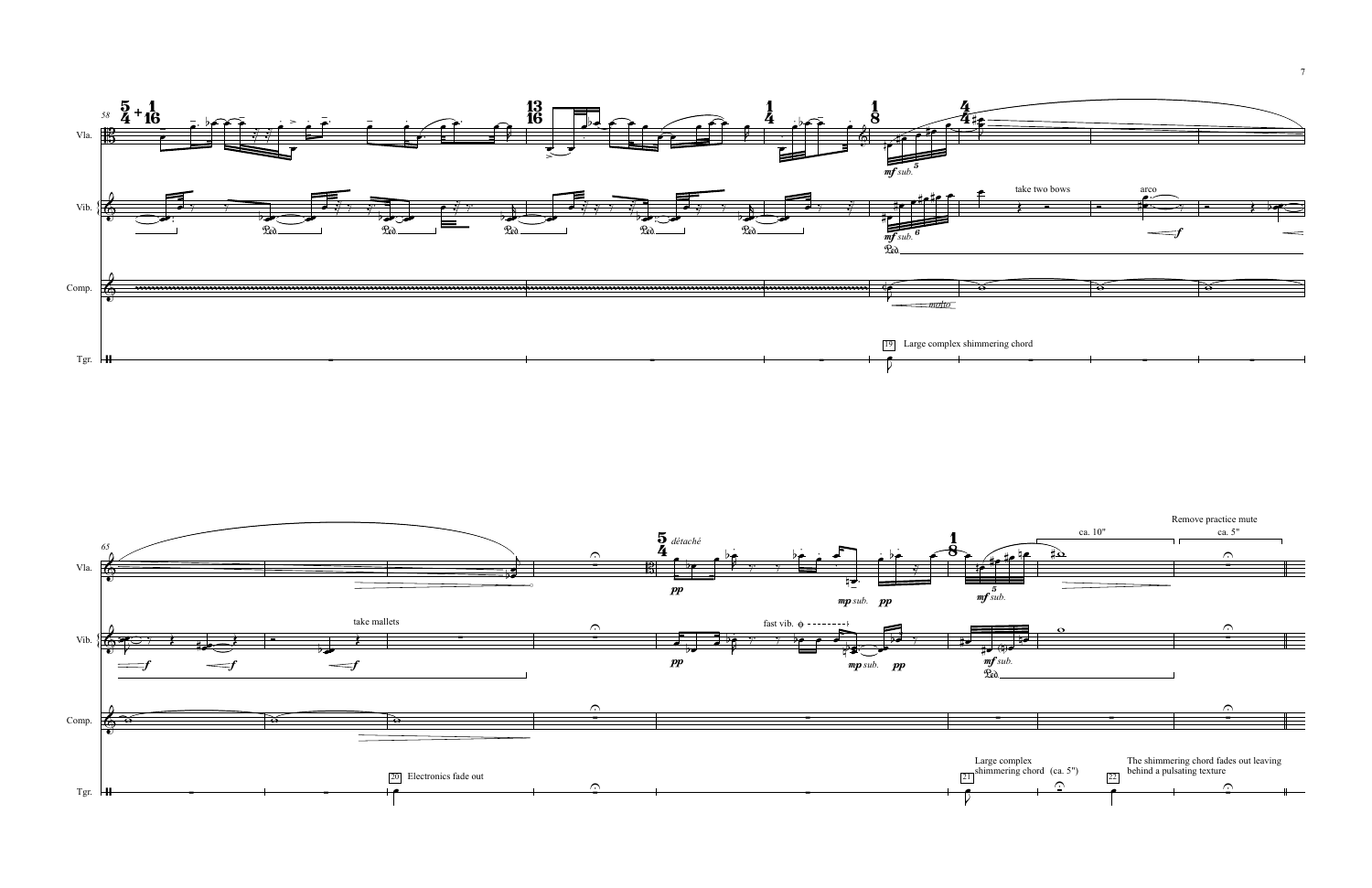![](_page_7_Figure_1.jpeg)

![](_page_7_Figure_3.jpeg)

![](_page_7_Figure_2.jpeg)

![](_page_7_Figure_0.jpeg)